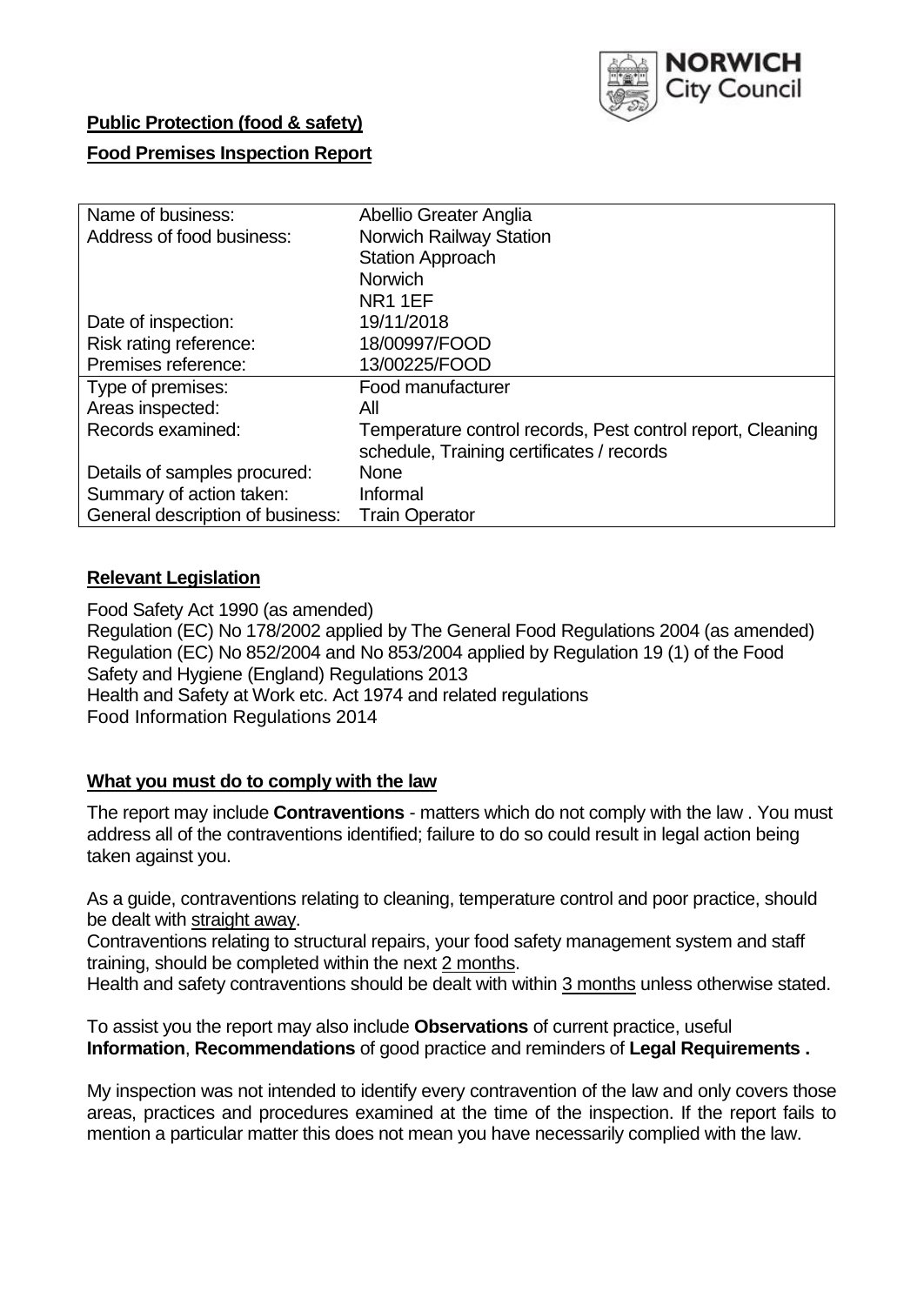# **FOOD SAFETY**

### **How we calculate your Food Hygiene Rating:**

The food safety section has been divided into the three areas which you are scored against for the hygiene rating: 1. food hygiene and safety procedures, 2. structural requirements and 3. confidence in management/control procedures. Each section begins with a summary of what was observed and the score you have been given. Details of how these scores combine to produce your overall food hygiene rating are shown in the table.

| <b>Compliance Area</b>                     |          |    |                | <b>You Score</b> |                |    |           |    |                |  |  |
|--------------------------------------------|----------|----|----------------|------------------|----------------|----|-----------|----|----------------|--|--|
| Food Hygiene and Safety                    |          |    |                | $\Omega$         | 5              | 10 | 15        | 20 | 25             |  |  |
| <b>Structure and Cleaning</b>              |          |    | $\overline{0}$ | 5                | 10             | 15 | 20        | 25 |                |  |  |
| Confidence in management & control systems |          |    | 0              | 5                | 10             | 15 | 20        | 30 |                |  |  |
|                                            |          |    |                |                  |                |    |           |    |                |  |  |
| <b>Your Total score</b>                    | $0 - 15$ | 20 | $25 - 30$      |                  | $35 - 40$      |    | $45 - 50$ |    | > 50           |  |  |
| <b>Your Worst score</b>                    | 5        | 10 | 10             |                  | 15             |    | 20        |    | $\blacksquare$ |  |  |
|                                            |          |    |                |                  |                |    |           |    |                |  |  |
| <b>Your Rating is</b>                      | 5        | 4  | 3              |                  | $\overline{2}$ |    |           |    | $\Omega$       |  |  |

Your Food Hygiene Rating is 5 - a very good standard



# **1. Food Hygiene and Safety**

Food hygiene standards are high. You demonstrated a very good standard of compliance with legal requirements. You have safe food handling practices and procedures and all the necessary control measures to prevent cross-contamination are in place. Some minor contraventions require your attention. **(Score 5)**

#### Hand-washing

**Observation** At the time of inspection the waste bin was stored close to the wash hand basin. Therefore, the access to the wash hand basin was limited. Ensure that the wash hand basin is accessible at all times.

#### Temperature Control

**Observation** I was pleased to see you were able to limit bacterial growth and/or survival by applying appropriate temperature controls at points critical to food safety and that you were diligently monitoring temperatures.